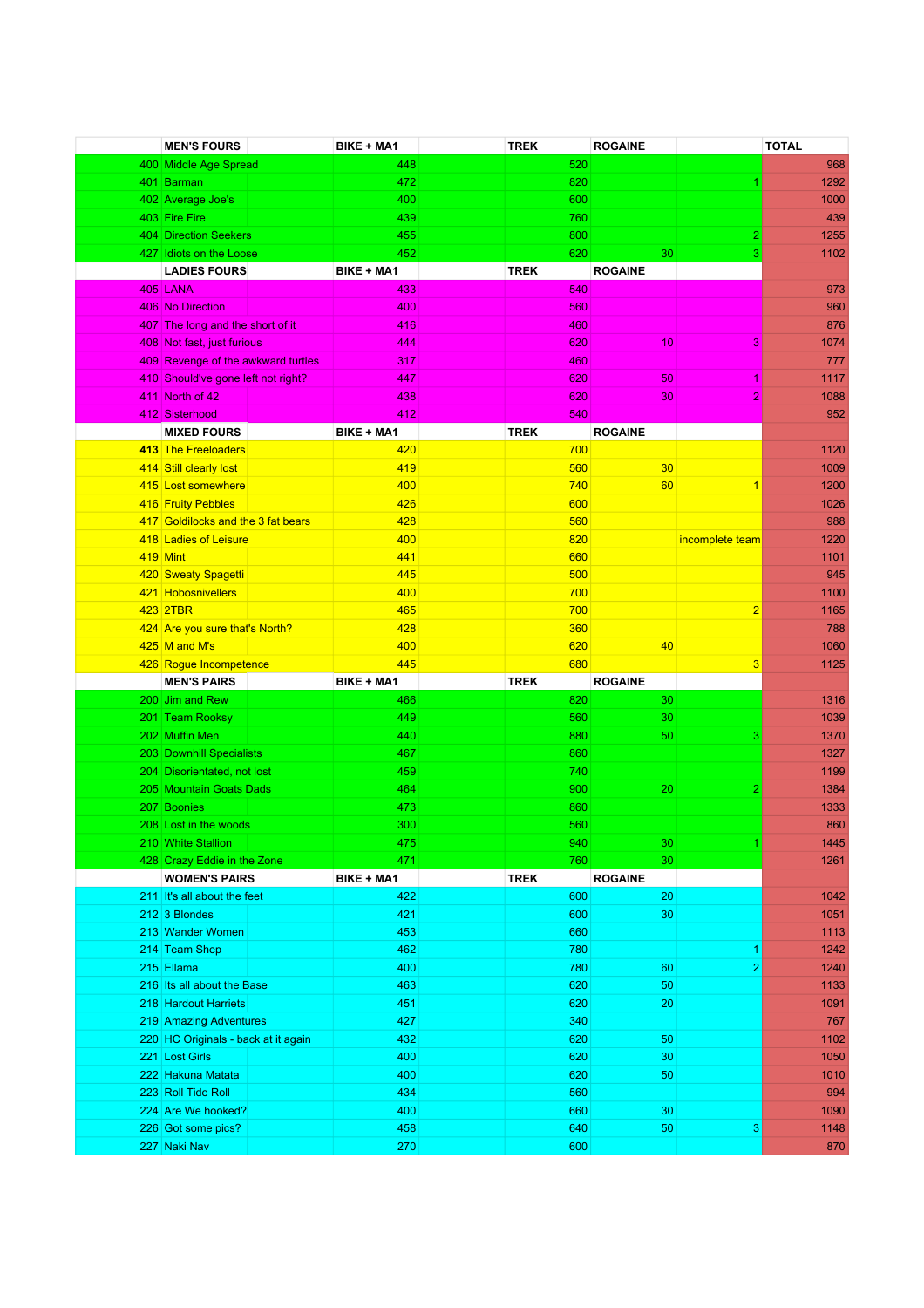| 228 Why oh Why               | 400               |     | 560         |                |                 | 960  |
|------------------------------|-------------------|-----|-------------|----------------|-----------------|------|
| <b>MIXED PAIRS</b>           | BIKE + MA1        |     | <b>TREK</b> | <b>ROGAINE</b> |                 |      |
| 229 Mum 'n' Dad              | 400               |     | 620         |                | 3               | 1020 |
| 230 Quality Time             | 443               |     | 520         | 20             |                 | 983  |
| 231 Lala Land                | 421               |     | 560         |                |                 | 921  |
| 234 Plazzy's                 | 418               |     | 440         |                |                 | 858  |
| 235 Agony of Defeet          | 400               |     | 560         | 50             |                 | 1010 |
| 233 She's quick, he's thick  | 400               |     | 840         |                | $\mathbf{1}$    | 1240 |
| 206 Better late than never   | 435               |     | 720         |                | $\overline{2}$  | 1155 |
| 329 Without the kids         | 425               |     | 500         |                |                 | 925  |
| 223 Roll Tide Roll           | 434               |     | 560         |                |                 | 994  |
| <b>SCHOOL MALES</b>          | <b>BIKE + MA1</b> |     | <b>TREK</b> | <b>ROGAINE</b> |                 |      |
| 300 The Marshmellows         | 400               |     | 600         |                |                 | 1000 |
| 301 White light              | 468               |     | 900         |                | 3               | 1208 |
| 302 The cross country club   | 474               |     | 1060        | 50             | 1               | 1584 |
| 303 Not lost just wandering  | 442               |     | 680         |                |                 | 1122 |
| 305 Boxing kangaroo          | 450               |     | 660         |                |                 | 1110 |
| 307 Austrian Power           | 457               |     | 660         |                |                 | 1117 |
| 308 Running Rampage          | 423               |     | 560         | 20             |                 | 1003 |
| 309 WHS junior boys          | 400               |     | 640         |                |                 | 1040 |
| 310 WHS senior boys          | 454               |     | 720         |                |                 | 1174 |
| 311 When's smoko?            | 460               |     | 820         | 20             | 2               | 1300 |
| <b>SCHOOL FEMALES</b>        | BIKE + MA1        |     | <b>TREK</b> | <b>ROGAINE</b> |                 |      |
| 312 Sisters from the hood    | 442               |     | 620         | 80             | 2               | 1142 |
| 313 ABAM                     | 400               |     |             |                | Injury pull out | 400  |
| 314 Gangster Girls           | 469               |     | 860         | 40             | $\mathbf{1}$    | 1369 |
| 315 Scrambled legs 'n' achin | 437               |     | 600         | 50             | 3               | 1087 |
| 316 WHS girls                | 417               |     | 540         |                |                 | 957  |
| 317 Call 111                 | 410               |     | 660         |                |                 | 1070 |
| <b>SCHOOL MIXED</b>          | <b>BIKE + MA1</b> |     | <b>TREK</b> | <b>ROGAINE</b> |                 |      |
| 318 Are we there yet?        | 429               |     | 560         | 20             |                 | 1009 |
| 319 Lemme think              | 431               |     | 700         |                | $\overline{2}$  | 1131 |
| 320 The awesome foursome     | 430               |     | 400         |                |                 | 830  |
| 321 Roaming kiddos           | 456               |     | 660         | 30             | $\mathbf{1}$    | 1146 |
| 322 Cheesy balls             | 438               |     | 700         |                | 3               | 1018 |
| 323 G Dogs                   | 400               |     | 560         | 30             |                 | 990  |
| <b>THREE HOUR</b>            | <b>BIKE</b>       |     | <b>TREK</b> | <b>ROGAINE</b> |                 |      |
| <b>100 Weekend Warriors</b>  | 300               | 200 | 200         | 20             |                 | 720  |
| 101 Runaway tribe            | 300               | 200 | 200         | 30             |                 | 730  |
| 103 The Clan                 | 300               | 200 | 200         | 140            | $\overline{2}$  | 840  |
| 104 Junior Snot Rockets      | 300               | 200 | 200         | 50             |                 | 750  |
| 105 LIMBO                    | 300               | 200 | 200         | 110            |                 | 810  |
| 106 Wildcats                 | 300               | 200 | 200         | 60             |                 | 760  |
| 107 Happy go lucky           | 300               | 200 | 200         |                |                 |      |
| 108 The Lost girls           | 300               | 200 | 200         | 50             |                 | 750  |
| 109 Smoothstars              | 300               | 200 | 200         | 60             |                 | 760  |
| 110 Deadlast                 | 300               | 200 | 200         | 30             |                 | 730  |
| 111 Sam and Jacques Racing   | 300               | 200 | 200         |                |                 | 700  |
| 112 Charlies Angels          | 300               | 200 | 200         | 50             |                 | 750  |
| 113 Oompa Loompas            | 300               | 200 | 200         | 110            |                 | 810  |
| 114 Are we there yet?        | 300               | 200 | 200         |                |                 | 700  |
| 115 S & L                    | 300               | 200 | 200         | 100            |                 | 800  |
| 116 Mighty Midgets           | 300               | 200 | 200         | 30             |                 | 730  |
| 117 We run downhill          | 300               | 200 | 200         |                |                 | 700  |
| 118 Team Demon               | 300               | 200 | 200         | 70             |                 | 770  |
| 119 Slightly Mad             | 300               | 200 | 200         | 50             |                 | 750  |
| 120 Slightly Mad 2           | 300               | 200 | 200         | 50             |                 | 750  |